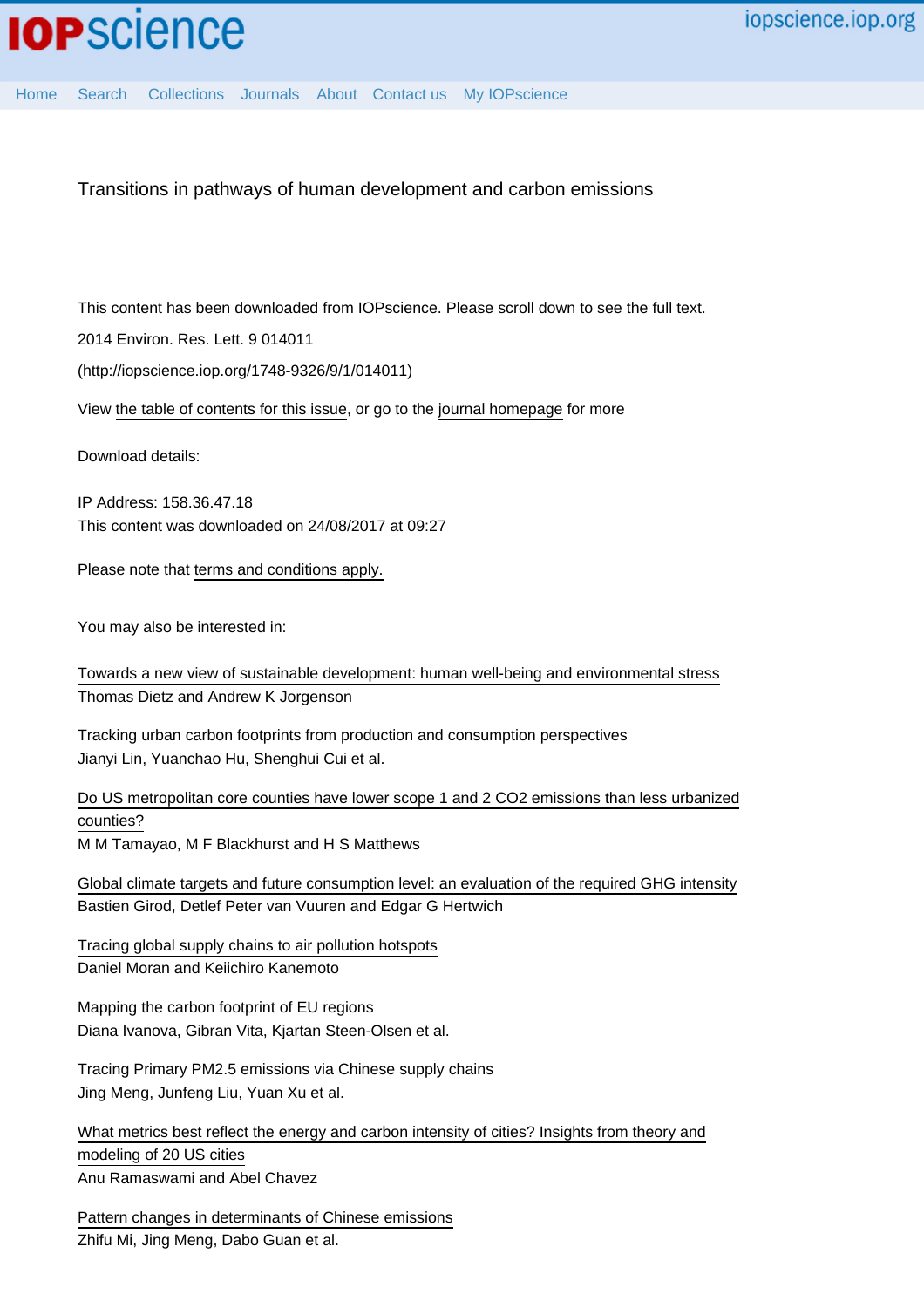# **Transitions in pathways of human development and carbon emissions**

## W F Lamb<sup>[1](#page-1-0)</sup>, J K Steinberger<sup>[2,](#page-1-1)[3](#page-1-2)</sup>, A Bows-Larkin<sup>1</sup>, G P Peters<sup>[4](#page-1-3)</sup>, J T Roberts<sup>[5](#page-1-4)</sup> **and F R Wood**[1](#page-1-0)

<span id="page-1-0"></span><sup>1</sup> Tyndall Centre for Climate Change Research, School of Mechanical, Aerospace and Civil Engineering, The University of Manchester, Room H1, Pariser Building, Manchester, M13 9PL, UK

<span id="page-1-1"></span><sup>2</sup> Sustainability Research Institute and Centre for Climate Change Economics and Policy, School of Earth and Environment, University of Leeds, Maths/Earth and Environment Building, Leeds, LS2 9JT, UK

<span id="page-1-2"></span><sup>3</sup> Institute of Social Ecology Vienna, Alpen-Adria University, 29 Schottenfeldgasse, A-1070, Austria

<span id="page-1-3"></span><sup>4</sup> Center for International Climate and Environmental Research—Oslo (CICERO), PB 1129 Blindern, NO-0318 Oslo, Norway

<span id="page-1-4"></span><sup>5</sup> Center for Environmental Studies, Brown University, Box 1943, 135 Angell Street, Providence, RI 02912, USA

E-mail: [william.lamb@ed-alumni.net](mailto:william.lamb@ed-alumni.net)

Received 26 June 2013, revised 18 November 2013 Accepted for publication 21 November 2013 Published 15 January 2014

## **Abstract**

Countries are known to follow diverse pathways of life expectancy and carbon emissions, but little is known about factors driving these dynamics. In this letter we estimate the cross-sectional economic, demographic and geographic drivers of consumption-based carbon emissions. Using clustering techniques, countries are grouped according to their drivers, and analysed with respect to a criteria of one tonne of carbon emissions per capita and a life expectancy over 70 years (Goldemberg's Corner). Five clusters of countries are identified with distinct drivers and highly differentiated outcomes of life expectancy and carbon emissions. Representatives from four clusters intersect within Goldemberg's Corner, suggesting diverse combinations of drivers may still lead to sustainable outcomes, presenting many countries with an opportunity to follow a pathway towards low-carbon human development. By contrast, within Goldemberg's Corner, there are no countries from the core, wealthy consuming nations. These results reaffirm the need to address economic inequalities within international agreements for climate mitigation, but acknowledge plausible and accessible examples of low-carbon human development for countries that share similar underlying drivers of carbon emissions. In addition, we note differences in drivers between models of territorial and consumption-based carbon emissions, and discuss interesting exceptions to the drivers-based cluster analysis.

Keywords: low-carbon development pathways, sustainable development, climate change, world systems theory

## **1. Introduction**

To avoid 'dangerous climate change' it is becoming increasingly clear that immediate and sustained reductions in carbon

Content from this work may be used under the terms of  $\left( \cdot \right)$ the [Creative Commons Attribution 3.0 licence.](http://creativecommons.org/licenses/by/3.0) Any further distribution of this work must maintain attribution to the author(s) and the title of the work, journal citation and DOI.

emissions are required by nations (Anderson and Bows [2008,](#page-9-0) Peters *et al* [2011\)](#page-10-0). For developing and transitioning countries, a current challenge is how to mainstream emissions reductions policies within development decisions that potentially 'lock-in' patterns of carbon use over decades (Unruh and Carrillo-Hermosilla [2006,](#page-10-1) Halsnæs *et al* [2007\)](#page-9-1). While a narrow emphasis on economic growth appears difficult to reconcile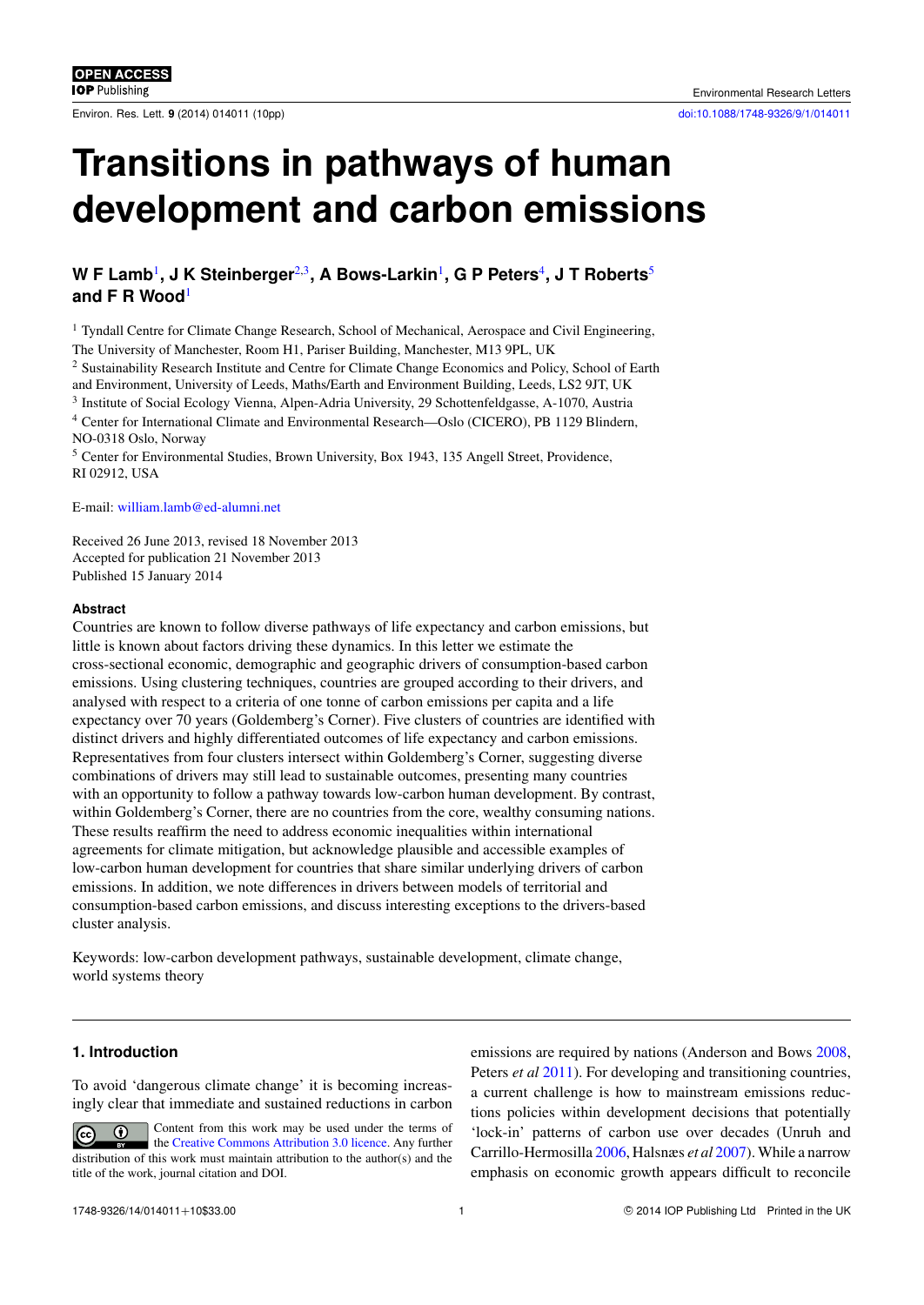with climate targets (Anderson and Bows [2008\)](#page-9-0), a recent focus on non-GDP measures of national progress broadens the scope of measuring real development instead of economic activity (Stiglitz *et al* [2009,](#page-10-2) Jackson [2009\)](#page-9-2). An emerging literature in this tradition explores environmental impacts in relation to indicators of human well-being, where countries are shown to perform with varying 'Ecological Intensities of Well-Being' (EIWB) (Dietz *et al* [2007,](#page-9-3) [2009,](#page-9-4) [2012,](#page-9-5) Knight and Rosa [2011,](#page-9-6) Knight *et al* [2013\)](#page-9-7). Moreover, researchers have found a temporal characteristic to this relationship, revealing diverse country development pathways towards highly differentiated states of carbon emissions and life expectancy (Steinberger and Roberts [2010,](#page-10-3) Steinberger *et al* [2012\)](#page-10-4). In the absence of a single industrial development trajectory, what are the constraints to pathways of low-carbon human development? This is a subject that will be explored in this letter.

In analysing development pathways, it is of course interesting to understand the underlying drivers of carbon emissions. International diversity makes a driver-based analysis challenging, owing to vast differences in geography and resource endowment, economic status and structure, and the governance or institutional structures that influence national carbon emissions. In addition, development pathways evolve within the world system; they are subject to external influence through international agreements, exchange relations and global flows of carbon emissions embodied in manufactured goods (Roberts and Parks [2007,](#page-10-5) [2009,](#page-10-6) Peters [2008\)](#page-10-7). Studies on the drivers of carbon emissions may explore socio-economic factors such as population, affluence and technology, typically formulated through the IPAT or Kaya Identities (Kaya [1990,](#page-9-8) Ehrlich and Holdren [1972\)](#page-9-9). These factors can be expanded to include a wider range of variables, including geophysical ones within the more flexible and empirical STIRPAT framework (York *et al* [2003a\)](#page-10-8). Whereas the Kaya Identity allocates emissions to predefined factors, STIRPAT enables the empirical testing and quantification of the contribution of a diversity of drivers.

To our knowledge, few studies have examined the crossnational distribution of emissions drivers (e.g. Jorgenson *et al* [2009,](#page-9-10) Jorgenson and Clark [2011,](#page-9-11) [2012,](#page-9-12) Jorgenson *et al* [2012,](#page-9-13) Jorgenson and Clark [2013\)](#page-9-14). None have focused on the differences between consumption-based and territorial emissions. Ecological Intensity of Well-Being research has also tended to employ the ecological footprint as an indicator of environmental impact (Dietz *et al* [2007,](#page-9-3) [2009,](#page-9-4) [2012\)](#page-9-5). While the ecological footprint allocates externalities to consumption, it has several weaknesses. Among the foremost, the ecological footprint in the standard methodology collapses seemingly incommensurate dimensions into one variable, and in employing apparent consumption renders the allocation of emissions arising from the indirect use of goods and services problematic (Wiedmann [2009,](#page-10-9) Borucke *et al* [2013\)](#page-9-15). The recently established global database for  $CO<sub>2</sub>$  emissions using a multi-region input–output (MRIO) methodology provides an opportunity to examine the well-being implications of both direct and indirect consumption activities (Peters *et al* [2011,](#page-10-0) Steinberger *et al* [2012\)](#page-10-4).

In this letter, we seek to identify clusters of countries that share similar underlying drivers of carbon emissions,

to explore opportunities for low-carbon transitions going forward. Our aims are to first identify the cross-sectional drivers of consumption-based emissions (Peters *et al* [2011\)](#page-10-0), and quantify their strength using multiple regression. Second, we perform cluster analysis on significant drivers in the model to group countries and analyse them with respect to a sustainability criteria of low-carbon emissions and high life expectancy. The goal of this driver-based clustering is to understand and analyse countries: not on the basis of their actual emissions, or from the usual simplification of GDP and regional groupings such as Europe, Asia and so on, but from the factors actually driving the emissions. We will thus be able to discuss meaningful differences and similarities in the underlying factors driving emissions, including differences in the resulting emissions, with implications for transformative pathways of low-carbon human development. We begin with a section on materials and methods, followed by results and discussion, and conclusions.

## **2. Materials and methods**

#### *2.1. Data*

*2.1.1. Dependent variables.* In contrast to other studies, we use consumption-based carbon emissions, where emissions equal the domestic use of fossil fuels plus the embodied emissions from imports, minus exports (Peters *et al* [2011\)](#page-10-0). Our analysis of consumption-based estimates are also compared to the more commonly used territorial-based accounts, which capture the emissions from domestic activities only (Boden *et al* [2013\)](#page-9-16). Steinberger *et al* [\(2010\)](#page-10-10) recently demonstrated a stronger statistical relationship between consumption-based emissions and life expectancy compared to territorial emissions, thus our focus remains on the former as it appears to better describe the accrued benefits to human well-being of emissions activities. Both measures of carbon emissions are normalized by population, as per capita (intensive) values allow for comparability between countries of different scales. This process assumes a population coefficient of 1 with total emissions, a standard result of cross-sectional studies (Dietz and Rosa [1997,](#page-9-17) York *et al* [2003b,](#page-10-11) Steinberger *et al* [2010\)](#page-10-10), but one which may not hold for time-series analysis, where elasticities higher or lower than 1 have been observed (Shi [2003,](#page-10-12) Wei [2011,](#page-10-13) Jorgenson and Clark [2013\)](#page-9-14).

*2.1.2. Independent variables.* Guided by the discussion in Rosa and Dietz [\(2012\)](#page-10-14), we consider six drivers of national carbon emissions identified in the literature (table [1\)](#page-3-0). These can be broadly categorized as economic (GDP/capita, share of exports in GDP), demographic (population growth, urbanisation) and geographic variables (climate, population density).

Among demographic variables, York [\(2007\)](#page-10-15) finds a destabilising effect of rapid *population growth* on the infrastructure and resource base of a country. *Urbanisation* in developing countries has been shown to be a good measure for access to and consumption of electricity in the residential sector (Liddle and Lung [2010\)](#page-10-16), although great disparities exist between slums and more affluent areas. Conversely, in wealthier nations,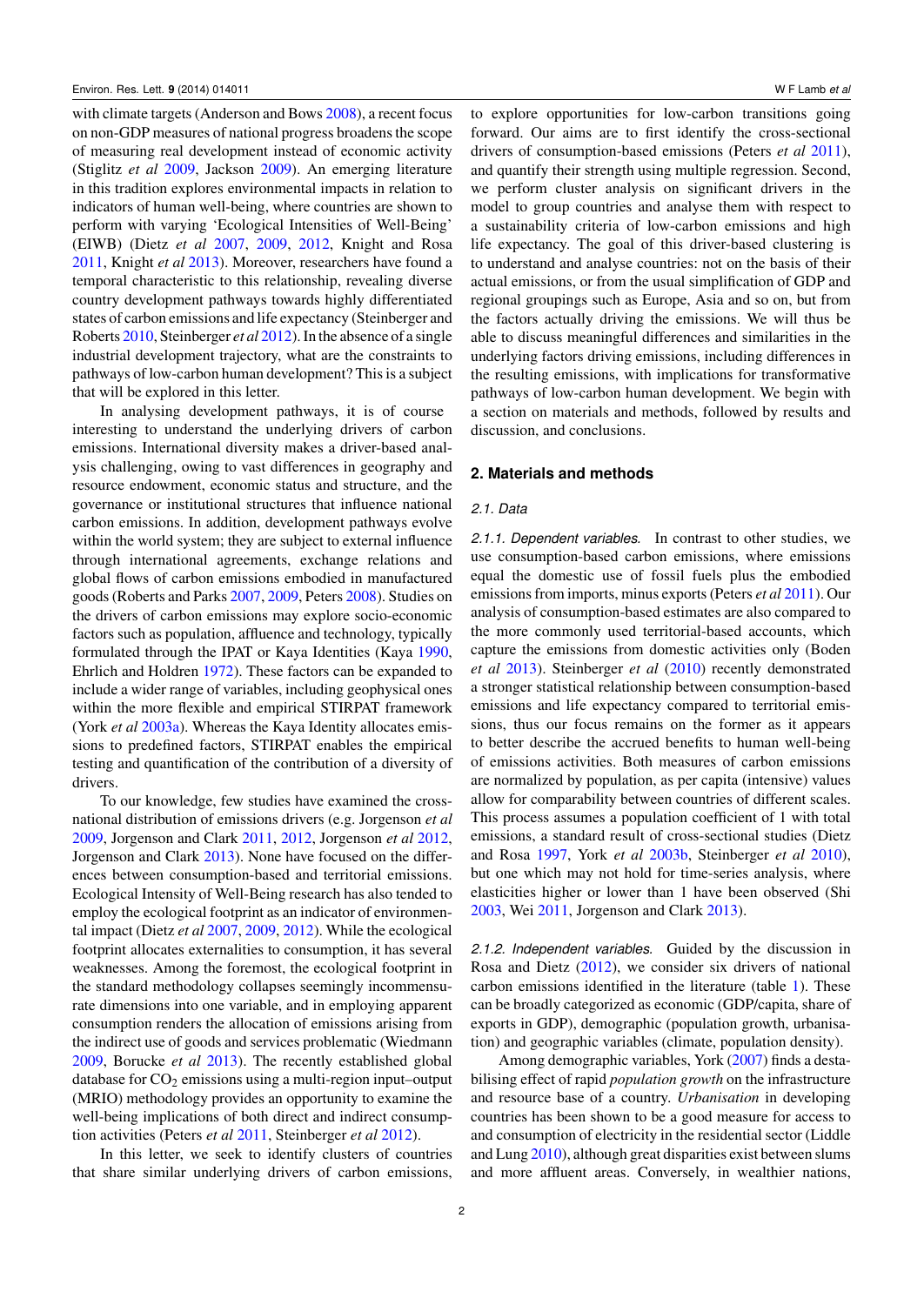<span id="page-3-0"></span>

| Variables           | Unit                                                      | Year      |
|---------------------|-----------------------------------------------------------|-----------|
| <i>Economic</i>     |                                                           |           |
| Income (GDP/capita) | \$ (PPP 2005 \$ international)                            | 2008      |
| <b>Exports</b>      | $\%$ of GDP                                               | 2008      |
| Demographic         |                                                           |           |
| Population growth   | $\%$ (5 year growth rate)                                 | 2005–2010 |
| Urbanisation        | % of population in urban areas                            | 2008      |
| Geographic          |                                                           |           |
| Climate             | $\rm{^{\circ}C}$ (three month winter average temperature) | 2002      |
| Population density  | People/sq. km land area                                   | 2008      |

**Table 1.** Drivers of national carbon emissions.

urbanisation may deliver economies of scale for transportation and household services, resulting lower average emissions (Weisz and Steinberger [2010\)](#page-10-17). Geographic endowments may influence emissions through increased heating requirements in colder, temperate *climates* (Neumayer [2002,](#page-10-18) [2004\)](#page-10-19). *Population density* results in different expectations of resource use more broadly, as an indicator of agricultural development and resource scarcity (Krausmann *et al* [2008\)](#page-10-20). In the economic category, *income* is a well understood and powerful driver of national emissions, but does not have an inverted U-shaped relationship from the consumption-based perspective (Environmental Kuznets Curve) (Rothman [1998,](#page-10-21) Galeotti *et al* [2009,](#page-9-18) see Stern [2004](#page-10-22) for a review). For this study we are also interested in the effect of participation in the global economy. Theoretical and empirical research has revealed diverging impacts of trade—improving environmental quality in wealthy Northern countries, and an increasing impact of production activities in the global South (Jorgenson and Clark [2012,](#page-9-12) Roberts and Parks [2007,](#page-10-5) [2009\)](#page-10-6), thus we also include a term for *trade openness* (the share of national exports of goods and services in GDP), to explore groups of countries that are economically open or alternatively self-contained.

*2.1.3. Sources.* The data used was sourced as follows: population growth and population density from the United Nations Development Program (UNDP [2013\)](#page-10-23); urbanisation, GDP (PPP 2005 \$ international) and the export share of GDP from the World Bank Development Indicators (World Bank [2013\)](#page-10-24); climate data was compiled from three month winter average minimum temperatures (Mitchell *et al* [2002\)](#page-10-25). Consumptionbased carbon emissions were sourced from Peters *et al* [\(2011\)](#page-10-0), and territorial emissions from Boden *et al* [\(2013\)](#page-9-16). 2008 was the baseline year for reporting (set as the latest year in the dependent variable dataset), however as population growth is reported in 5 year intervals, in this case 2010 was used. We assume that temperature data from 2002 is still representative of the 2008 climate in terms of systematic differences between countries.

The maximum sample size across all variables in the dataset was used, comprising 87 countries. From this, three city states were removed due to their outlier behaviour: Singapore, Hong Kong and Luxembourg<sup>6</sup>. We acknowledge the relatively

<sup>6</sup> According to the dataset Luxembourg and Singapore have consumptionbased carbon emission profiles twice as large as commensurate economies in small size of this sample, which does not include most small island nations, oil exporters and many low-income countries. This is due to the newness of consumption-based emissions accounting: results may be improved as these datasets develop and diffuse. Nevertheless, 84% of the global population was captured in our study, and of global  $CO<sub>2</sub>$  emissions in 2008 the 84 countries represented 81% and 82% respectively from consumption-based and territorial perspectives.

#### *2.2. Methods*

*2.2.1. Multiple regression.* Multiple least squares regression is applied initially to six drivers to estimate models of consumption-based and territorial emissions. We use a log form multiplicative model, as is usual in the STIRPAT literature (Dietz and Rosa [1994\)](#page-9-19). To address colinearity, we calculated variance inflation factors (VIF) for the independent variables and reviewed correlation coefficients (appendix [B\)](#page-8-0). We considered only significant variables for the final cluster analysis ( $p < 0.1$ ), repeating VIF tests for this smaller subset of drivers with consistent inflation factors in the range of 1.1–1.6. As is usual in this type of analysis, we included a quadratic term for income, with results described in appendix [A.](#page-7-0)

*2.2.2. Cluster analysis.* To group and identify patterns of drivers across the sample of countries, cluster analysis is applied to a final subset of significant drivers derived from the regression model. The clustering methodology was chosen to take account of differences in the units of each variable, and consistency in the size and distribution of resulting clusters. Further information on the choice of algorithm, the standardisation method, and the number of clusters chosen in the final analysis are included in appendix [A.](#page-7-0) It should be noted that the clustering methodology equally weights all variables, therefore the results of this grouping will not reflect the relative strengths of the drivers.

## **3. Results and discussion**

#### *3.1. Drivers of national carbon emissions*

The variables showing strongest explanatory power for a model of consumption-based emissions are income, climate,

Europe and East Asia (over 9 tons of carbon per capita); while Hong Kong shifts from under 1 tonne to over 6 tonnes of carbon emissions in a period of just one year.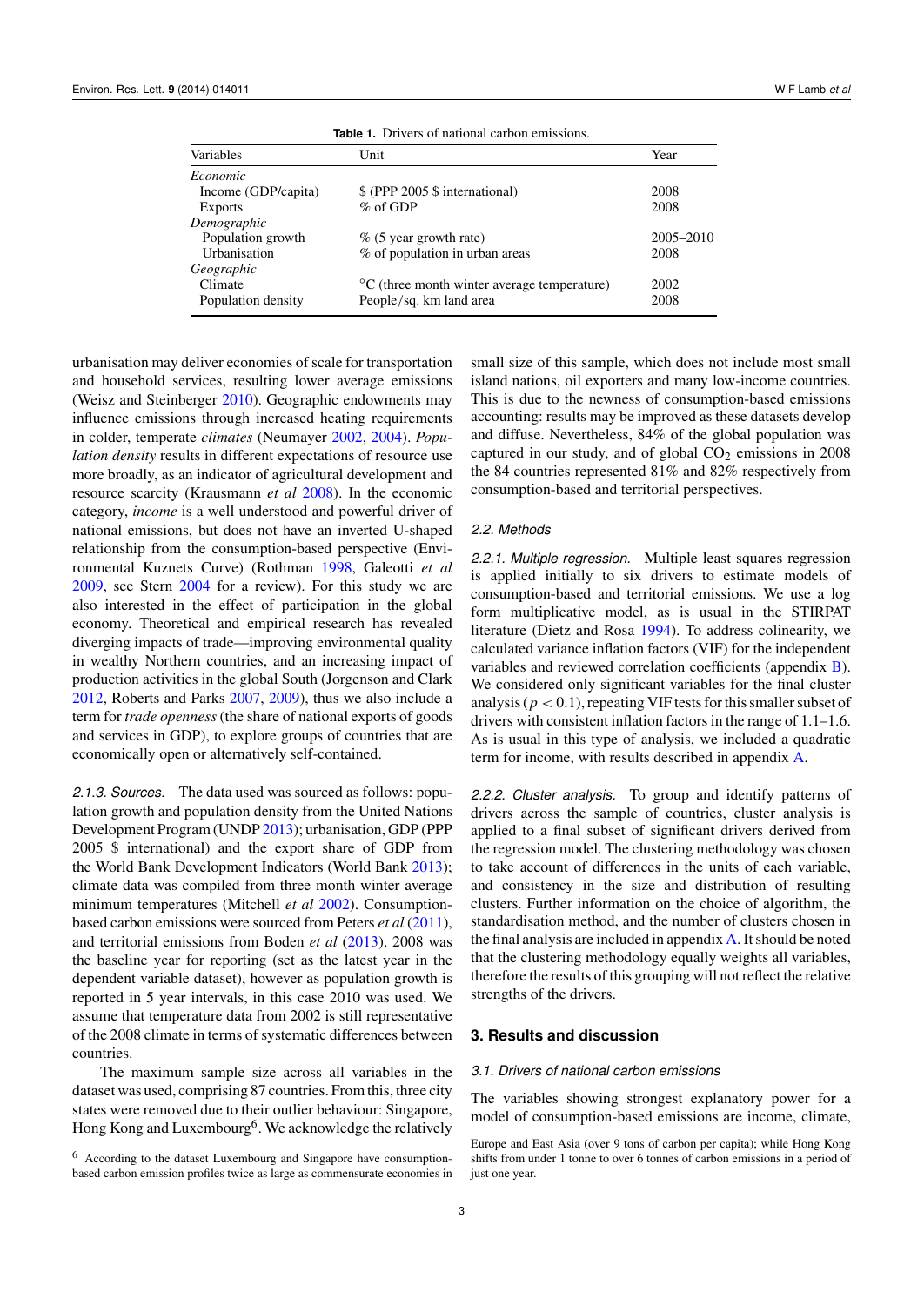|  |  | <b>Table 2.</b> Regression models of consumption and territorial-based carbon emissions. (Note: all variables are on a log scale.) |  |  |
|--|--|------------------------------------------------------------------------------------------------------------------------------------|--|--|
|  |  |                                                                                                                                    |  |  |

<span id="page-4-3"></span>

|                                         | Consumption       |           | Territorial       |           |
|-----------------------------------------|-------------------|-----------|-------------------|-----------|
|                                         | Coefficient       | $T$ -stat | Coefficient       | $T$ -stat |
| Constant                                | $-10.5$           | $-5.62$   | $-4.77$           | $-1.62$   |
| Income                                  | 0.91 <sup>a</sup> | 15.61     | 0.83 <sup>a</sup> | 9.10      |
| Exports/GDP                             | $0.18^{b}$        | 2.44      | 0.18              | 1.50      |
| Population growth                       | $-1.23^{\circ}$   | $-1.78$   | $-1.54$           | $-1.41$   |
| Urbanisation                            | 0.15              | 1.05      | 0.48 <sup>b</sup> | 2.19      |
| Population density                      | 0.04              | 1.14      | 0.02              | 0.30      |
| Climate                                 | $-0.48a$          | $-3.77$   | $-0.51^{b}$       | $-2.58$   |
| $R^2$                                   | 0.94              |           | 0.88              |           |
| $%$ global population                   | 84\% $(n = 84)$   |           | 84\% $(n = 84)$   |           |
| $\%$ of total CO <sub>2</sub> emissions | 81%               |           | 82%               |           |

<sup>[a](#page-4-0)</sup> Indicates statistical significance at  $p < 0.001$ .

**[b](#page-4-1)** Indicates statistical significance at  $p < 0.05$ .

<sup>[c](#page-4-2)</sup> Indicates statistical significance at  $p < 0.10$ .

exports and population growth (table [2\)](#page-4-3). Income has the greatest statistical significance and scales positively with carbon emissions. The climate variable, measuring the coldness of a country's winter, also has a significant and strong negative coefficient in the model, confirming that warmer countries tend to have lower levels of carbon emissions where other factors are held constant. The openness of an economy, its export share of GDP, shows a positive relationship with levels of consumption emissions. Unlike York [\(2007\)](#page-10-15), we find a negative effect of population growth on carbon emissions. In addition, we find no relationship between population density and urbanisation with increased carbon emissions. The goodness of fit (adjusted  $R^2$ ) for a model combining income, exports, population growth and climate is 0.94; a high level of explanatory power, but nonetheless within the range of similar studies (Liddle and Lung [2010,](#page-10-16) Steinberger *et al* [2012\)](#page-10-4), and expected due to the level of correlation between income and carbon emissions (appendix  $\overline{B}$ ). Based on a criteria of  $p <$ 0.1, four variables—income, exports, population growth, and climate—are suitable for the drivers-based cluster analysis.

The shift from territorial to consumption-based emissions inventories implies a corresponding change in the underlying drivers of those emissions. As noted in previous work, this shift tends to increase carbon responsibility in wealthy consuming nations while decreasing responsibility in less wealthy producing nations (Peters *et al* [2011,](#page-10-0) Steinberger *et al* [2012\)](#page-10-4). Thus it is no surprise that income is a highly dominant predictor of emissions in our regression model. Similarly, we might expect the global trade in emissions to lessen the impact of domestic characteristics on patterns of consumption, in favour of economic status. Comparisons between two models of consumption and territorial emissions support this view: statistical significance declines for urbanisation in the consumption-based model, and increases markedly for income and exports (table [2\)](#page-4-3). The dependence of consumption-based emissions on the export share of GDP might be seen as redundant, since consumption-based emissions remove exports and add imports to territorial emissions. However, it is notable that the correlation is positive, indicating that trade

<span id="page-4-2"></span><span id="page-4-1"></span><span id="page-4-0"></span>openness is the main driver, rather than traded emissions. The importance of urbanisation for territorial emissions requires its own explanation: urban areas are generally more affluent and connected to energy networks, ceteris paribus: but in a consumption perspective, income and trade come to dominate, and urbanisation diminishes as an explanatory factor.

The final variables in the analysis are notably related to the development status of nations. Population growth is a factor in the global demographic transition, a co-evolution of rising incomes with slowing population growth, increasing median age and the shift of households from rural to urban areas (Kirk [1996\)](#page-9-20). Trade openness as a key driver of economic growth is at the centre of empirical and theoretical debates between the structuralist and neoliberal schools of development theory (Gwynne and Kay [2000\)](#page-9-21). In addition, climate has been extensively studied as a driver of development, through channels of agricultural performance and morbidity (Diamond [1997\)](#page-9-22), and more convincingly as a proxy for the colonial origins of comparative development (Acemoglu *et al* [2002\)](#page-9-23). More practically, cold climates drive emissions use for heating applications (York *et al* [2003a,](#page-10-8) [2003b,](#page-10-11) Dietz *et al* [2007,](#page-9-3) Steinberger *et al* [2010\)](#page-10-10), which is likely to be the effect we observe in our analysis, since economic development is already well represented through other variables. We can understand the negative effect of population growth on per capita emissions through other demographic effects, such as larger household sizes (leading to economies of scale), and a higher proportion of children (and resulting lower emissions per capita). How are these factors distributed across countries? We turn to this question in section [3.2.](#page-4-4)

#### <span id="page-4-4"></span>*3.2. Grouping countries with similar drivers*

We now can use the four relevant drivers—income, the export share of GDP, population growth and climate—as the basis for a statistical grouping of countries using cluster analysis. We then represent the driver-derived clusters on a plot contrasting human development achievement (measured by life expectancy) and actual carbon emissions (figure [1\)](#page-6-0),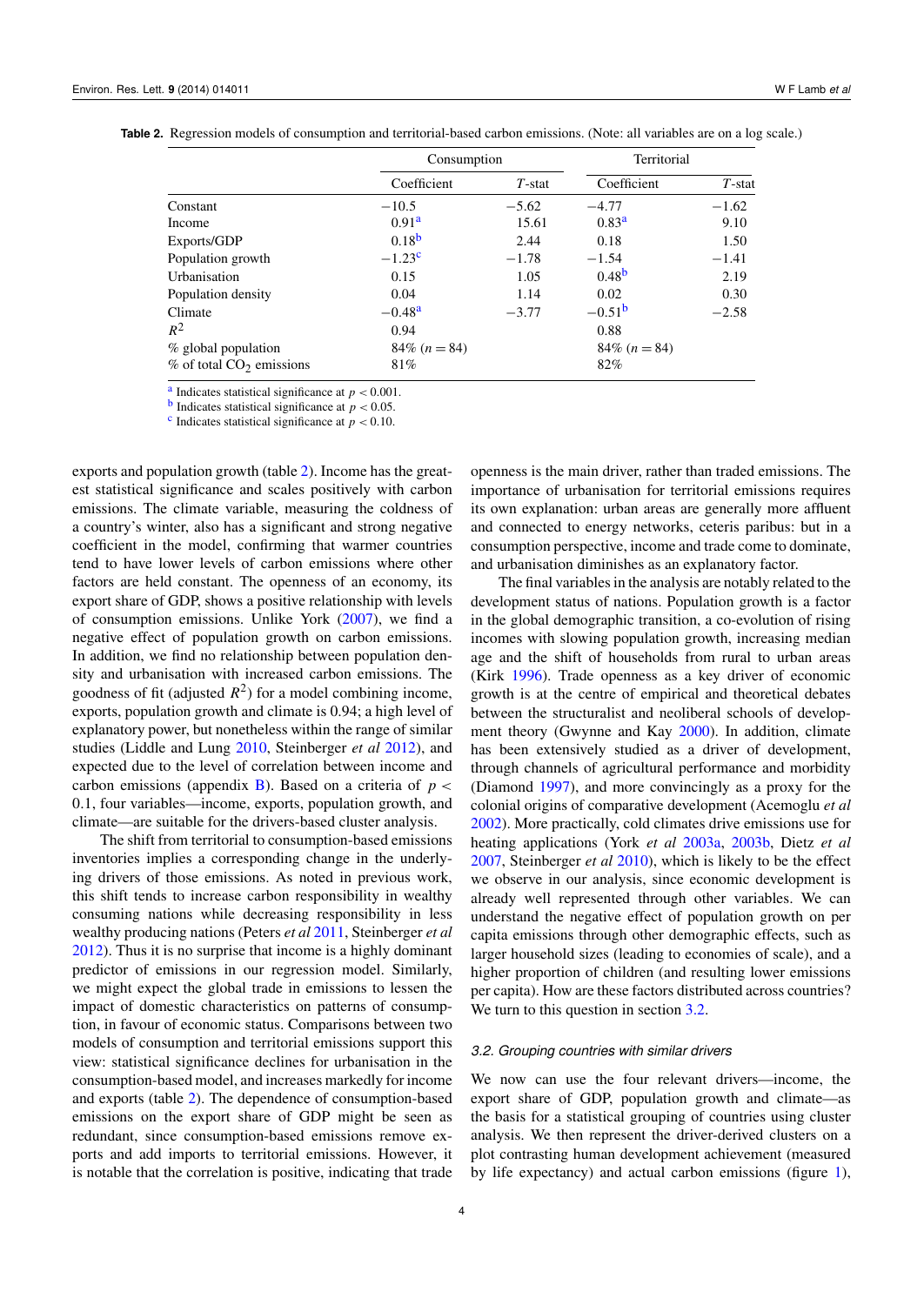where the five clusters of countries are differentiated by colour. Just as a reminder: neither emissions nor life expectancy are used as variables in the cluster analysis. We expect to see results broadly reflecting the global economic hierarchy, but with some interesting exceptions.

The clusters are in part characterized by terms common in the world systems theory literature (Van Hamme and Pion [2012,](#page-10-26) Roberts *et al* [2003\)](#page-10-27): 'core' advanced countries of the world system, which are predominantly supplied through trade by a 'semi-periphery' of aspiring nations, and a more distant 'periphery' of least developed nations (table [3\)](#page-6-1). Thus the first group, the 'Core: wealthy consumers' contains the developed economies of Europe, North America and East Asia. This cluster experiences cold winters, has very low population growth rates and an average 47% share of exports in GDP. The core countries occupy a position of very high life expectancy, with none below 75 years (figure [1\)](#page-6-0), yet range in carbon emissions from 2.5 tonnes per capita to over 6 tonnes. A second group of countries, the 'Semi periphery: transitioning producers', comprises the majority of former communist states, as well as China and central Asia. These countries have medium incomes, on average negative rates of population growth and experience very cold winters. On average, 48% of their economies are based on trade. In part due to political upheaval after the collapse of the former Soviet Union, the opportunity for human development has been stunted in the transitioning producers. They occupy a lower range of life expectancies from 67 to 77 years of age, again with a broad spread of carbon emissions from 0.5 to 4.2 tonnes per capita.

The 'Periphery 1: moderate income and closed' is a large cluster of poor to middle income economies, comprising a diverse mix of countries in South and East Asia, Central and South America, and North Africa. This group has typically warm winters, a moderate population growth rate averaging 1.3% and a relatively small share of exports at 31%. On first glance this cluster is perhaps the least well defined in terms of its human development outcomes and levels of national carbon emissions, but in both measures we can recognize outliers of extremely low life expectancies (South Africa and Botswana, countries suffering from an AIDs epidemic) and very high-carbon emissions (New Zealand and Australia, which have 'attached' to this cluster due to warmer winters, high population growth rates and strong export structures based on natural resources). Where these countries are discounted, life expectancies range from just under 65 years to as high as 78 years, with a tight spread of emissions between 0.1 and 1.5 tonnes of carbon per capita. A similar cluster, 'Periphery 2: moderate income and open', is differentiated from this group by its extremely high average export percentage of GDP (75%). This is a small cluster, made up of mainly South-East Asian states<sup>7</sup> that achieve life expectancies between 62 and 76 years, and emissions ranging from 0.4 to 1.8 tonnes per capita. Finally, the 'Periphery 3:

least developed' countries are made up of predominantly African nations. They are very poor, participate very little in global trade, have high population growth rates and very warm climates. This cluster has the highest range of life expectancies, from just 47 years to 71; none have carbon emissions greater than 0.3 tonnes per capita.

The boxed area indicates a region of particular interest: carbon emissions lower than 1 tonne per capita and life expectancies greater than 70 years, 'Goldemberg's Corner' (Steinberger and Roberts [2010\)](#page-10-3). Countries within Goldemberg's Corner are able to balance both high human development and low-carbon emissions, meeting two basic dimensions of sustainability critical for climate change mitigation. Four clusters countries intersect here: Albania, Armenia and Georgia from the 'Semi-periphery: transitioning producers', as well many countries from 'moderate income and open', 'moderate income and closed' periphery 1 and 2 groups, and Guatemala from the 'Periphery 3: least developed' cluster. This is an important finding, since it indicates that countries with a great variety of underlying drivers can achieve high life expectancies and low emissions. Combinations of hot or cold winters, openness to trade, or not, and high or low rates of population growth can lead to sustainable outcomes—so long as they remain within the constraints of low to medium incomes. The inset of Goldemberg's Corner in figure [1](#page-6-0) shows a similar diversity in geographic origin. Many countries are Central and South America, but there are also representatives from South-East Asia, Europe and North Africa.

An obvious question to answer is whether these 'Goldemberg Corner' countries are adequately or accurately modelled by the drivers of carbon emissions. Figure [B.1](#page-7-1) in appendix [B](#page-8-0) represents how well countries fit the regression model by plotting residuals for each country on a colour scale, with those that are particularly poorly modelled  $(r = > 0.4$  | < −0.4) labelled in text. Within Goldemberg's Corner, three countries appear to be far more efficient in their national carbon emissions given the structure of independent variables in the model: Albania, Panama and Tunisia. Outside this area Sweden, Lithuania and Uganda are also performing better than expected. Lower performance can be observed in several emerging states (China, India, Pakistan, South Africa), central Asian countries (Kyrgyzstan and Kazakhstan), Australia, Estonia and Venezuela. Encouragingly there are no general trends of high magnitude residuals: neither the individual clusters, nor the region of high performing countries within Goldemberg's Corner as a whole are poorly explained by the model.

High residuals for individual countries are perhaps explained by 'missing' drivers in the model. Sweden, for instance, is the country within 'Core: wealthy consumers' with the lowest carbon emissions. In this case, the absence of a variable representing access to renewable forms of energy generation within the model may explain its exceptional position (Burke [2010,](#page-9-24) [2012\)](#page-9-25). Another illustrative case is Panama, a country with a particularly high export share of GDP. Panama's lower than expected emissions are likely due to its unique geographic position as an international shipping route, generating a large 'export' revenue, while insulating it from climate responsibility under a consumption-based accounting

 $7$  One outlier from the developed region, the small island EU nation Malta, is also present in this group with carbon emissions of 4.1 tons per capita and 79 years of life expectancy. It has been clustered with the 'Periphery: moderate income and open' due to its extremely high export percentage of GDP.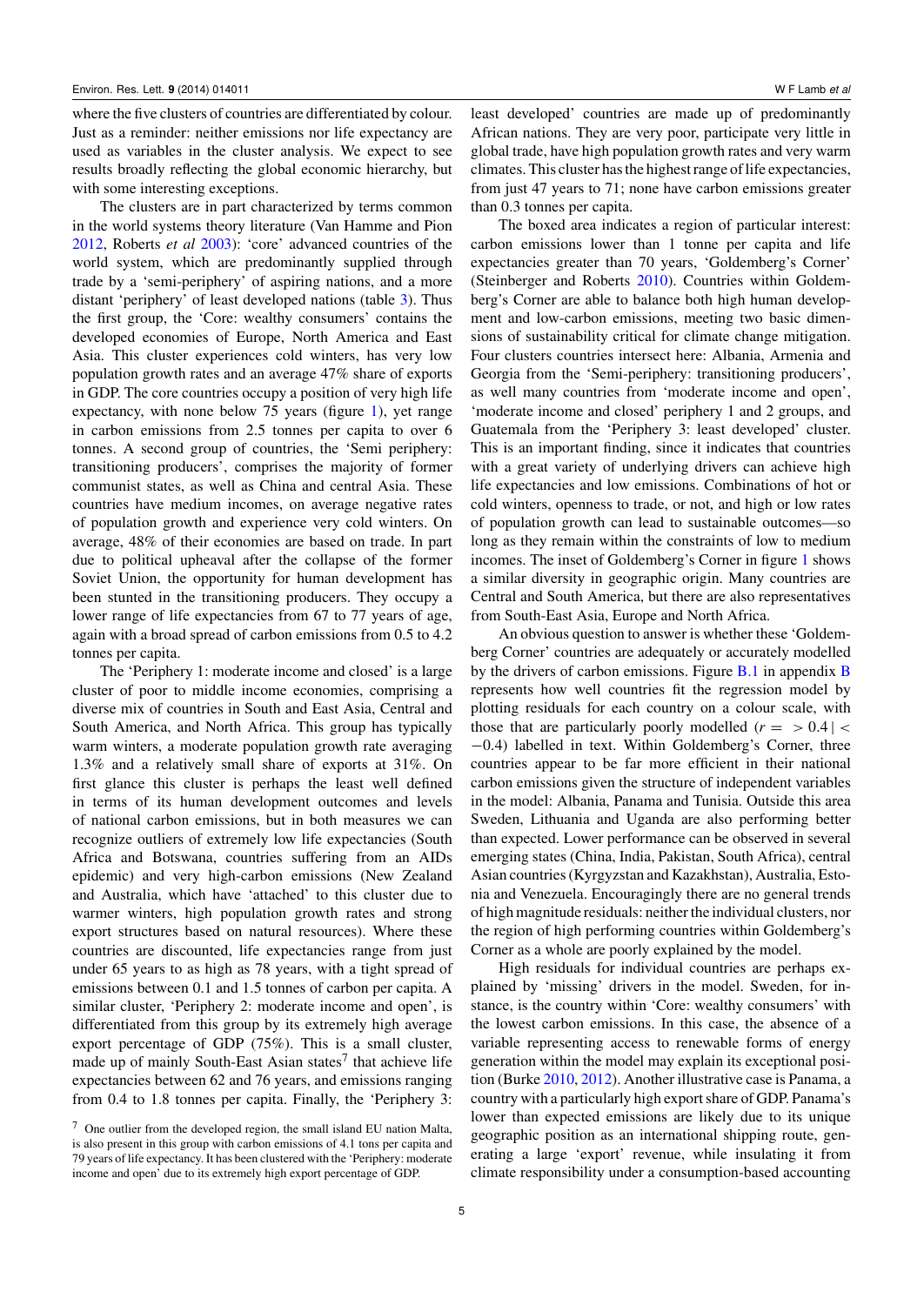<span id="page-6-0"></span>

<span id="page-6-1"></span>**Figure 1.** Simultaneous visualisation of drivers-based clusters (colour legend), life expectancy and carbon emissions. The inset area shows countries in 'Goldemberg's Corner', a region of less than 1 ton of carbon emissions per capita and greater than 70 years of life expectancy.

**Table 3.** Means (and standard deviations) for each cluster.

|                          | Core: wealthy | Semi-periphery:<br>transitioning | Periphery 1:<br>moderate income | Periphery 2:<br>moderate income | Periphery 3:    |  |
|--------------------------|---------------|----------------------------------|---------------------------------|---------------------------------|-----------------|--|
|                          | consumers     | producers                        | and closed                      | and open                        | least developed |  |
| Income per capita $(\$)$ | 32 955 (7020) | 11 620 (5656)                    | 8725 (7300)                     | 9307 (6081)                     | 1442 (1093)     |  |
| Exports/GDP $(\%)$       | 47 (20)       | 48 (19)                          | 31 (10)                         | 74 (15)                         | 28(8)           |  |
| Population growth $(\%)$ | 0.64(0.42)    | $-0.04(0.54)$                    | 1.30(0.37)                      | 1.09(0.45)                      | 2.69(0.32)      |  |
| Climate $(^{\circ}C)$    | $-5(8)$       | $-10(7)$                         | 14(7)                           | 14(9)                           | 17(3)           |  |

approach. Further disaggregated variables of trade structure may reveal interesting dynamics in this respect. Conversely, China, India, and South Africa are notable countries with higher than modelled emissions. A plausible missing driver for these countries is significant coal deposits, which form the basis of a large portion of their installed electricity generation capacity. Carbon exporters are also known to under-perform in economic terms, even when trade is accounted for Steinberger *et al* [\(2012\)](#page-10-4). These examples embody national endowments of limited comparative value to other nations seeking low-carbon transitions. But despite this, the remaining countries within Goldemberg's Corner are well explained by the drivers. In fact, the country with the greatest development outcomes under one tonne of carbon emissions per capita, Costa Rica, has a marginal residual, offering an accessible example of national progress to others within its cluster.

## **4. Conclusions**

The acknowledged interactions between drivers of carbon emissions and economic development generate clusters clearly reflecting the international hierarchy of development. Hornborg [\(2009\)](#page-9-26) conceives these differences between groups of countries not as development stages in historical time, but 'inequalities in societal space'. In addition to economic inequalities, one might argue for favourable geographies, social conditions or trade interactions in allowing a select group of countries to achieve low-carbon pathways. Yet encouragingly, our analysis highlights examples from across four clusters of countries that have demonstrated outcomes of high life expectancies and low-carbon emissions. Thus transitions should not seek necessarily to emulate specific high performers such as Costa Rica, or world average performance (Costa *et al* [2011\)](#page-9-27), these being largely inaccessible and of unclear significance to most countries; rather they may take account of the diverse conditions under which many nations within Goldemberg's Corner have already achieved pathways of sustainable development.

Our analysis suggests a range of future research avenues. Recent work has highlighted the time-dependent nature of emissions drivers (Jorgenson and Clark [2012,](#page-9-12) York [2012\)](#page-10-28). Since we have performed a cross-sectional grouping of drivers, further work may seek to address this time-specific limitation. Indeed the analysis of similar country pathways may be expected deliver fresh insight into specific development policies that prioritise life expectancy at little cost to the environment. Additionally, while several temperate climates are present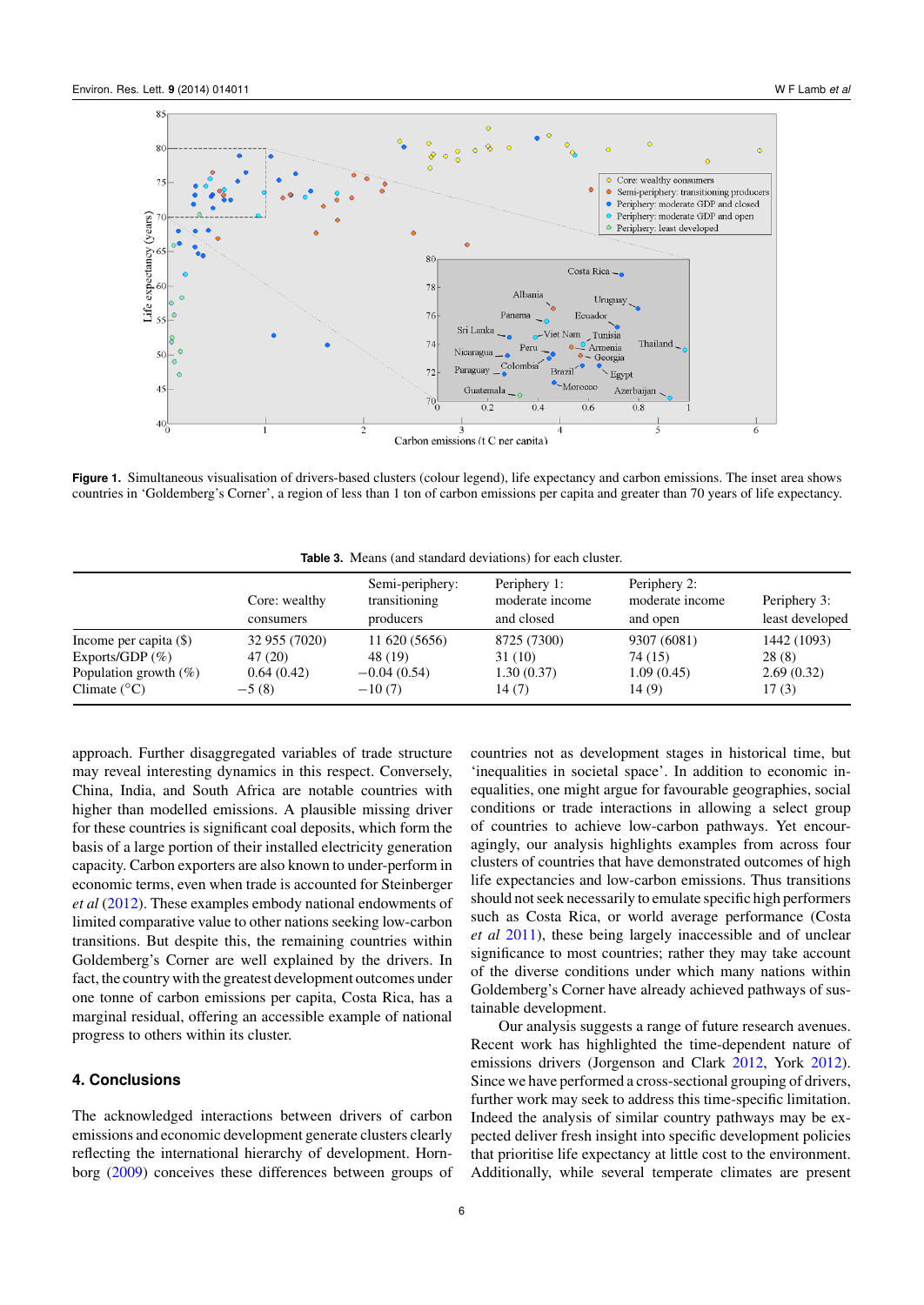within Goldemberg's Corner (notably former Soviet countries, and to a lesser degree northern African nations), it may be interesting to separate out the effects of this apparently important driver of emissions in order to seek mitigation options that are available to all nations; certainly this type of analysis may build upon efficiency frontier methods explored by Dietz *et al* [\(2009\)](#page-9-4). Whether these options can result in a global cumulative emissions budget appropriate with current aspirations for 'safe' levels of climate change is also a key concern. Finally, the consistent presence of South and Central American economies within Goldemberg's Corner raises interesting questions about the conditions, both nationally and within the world system, cultivating the emergence of this new class of 'sustainable states' that are already leading the transition to a low-carbon future.

## **Acknowledgment**

With thanks to Alys Kay and the Graduate Development Office at the University of Manchester.

#### <span id="page-7-0"></span>**Appendix A. Methods**

### *A.1. Regression*

<span id="page-7-5"></span><span id="page-7-4"></span><span id="page-7-3"></span><span id="page-7-2"></span>It is a common procedure in the literature to test for the proposed non-linear effects of affluence on carbon emissions described by the 'Environmental Kuznets Curve' (EKC). As we employ consumption-based emissions in our analysis, unlike territorial emissions we do not expect to observe a downturn for countries in the later stages of development (Rothman

**Table A.1.** Regression models of consumption and territorial-based carbon emissions. (Note: all variables are on a log scale.)

|                               |                   | Consumption | Territorial          |           |  |
|-------------------------------|-------------------|-------------|----------------------|-----------|--|
|                               | Coefficient       | $T$ -stat   | Coefficient          | $T$ -stat |  |
| Constant                      | $-14.98$          | $-4.08$     | $-25.20$             | $-4.85$   |  |
| Income per capita             | 1.74 <sup>a</sup> | 2.93        | 4.65 <sup>b</sup>    | 5.52      |  |
| Exports/GDP                   | 0.17 <sup>c</sup> | 2.28        | 0.12                 | 1.14      |  |
| Population growth             | $-0.74$           | $-0.96$     | 0.70                 | 0.64      |  |
| Urbanisation                  | 0.07              | 0.46        | 0.13                 | 0.61      |  |
| Population density            | 0.04              | 1.24        | 0.03                 | 0.64      |  |
| Climate                       | $-0.53^{b}$       | $-4.04$     | $-0.74$ <sup>b</sup> | $-4.03$   |  |
| Income per capita (quadratic) | $-0.05$           | $-1.42$     | $-0.21b$             | $-4.56$   |  |
| $R^2$                         | 0.94              |             | 0.88                 |           |  |
| % global population           | $84\%$ (n = 84)   |             |                      |           |  |
| % of total emissions          | 81%               |             | 82%                  |           |  |

<sup>[a](#page-7-2)</sup> Indicates statistical significance at  $p < 0.01$ .

**[b](#page-7-3)** Indicates statistical significance at  $p < 0.001$ .

<sup>[c](#page-7-4)</sup> Indicates statistical significance at  $p < 0.05$ .

<span id="page-7-1"></span>

**Figure B.1.** Simultaneous visualisation of drivers-based model residuals (colour scale), life expectancy and carbon emissions.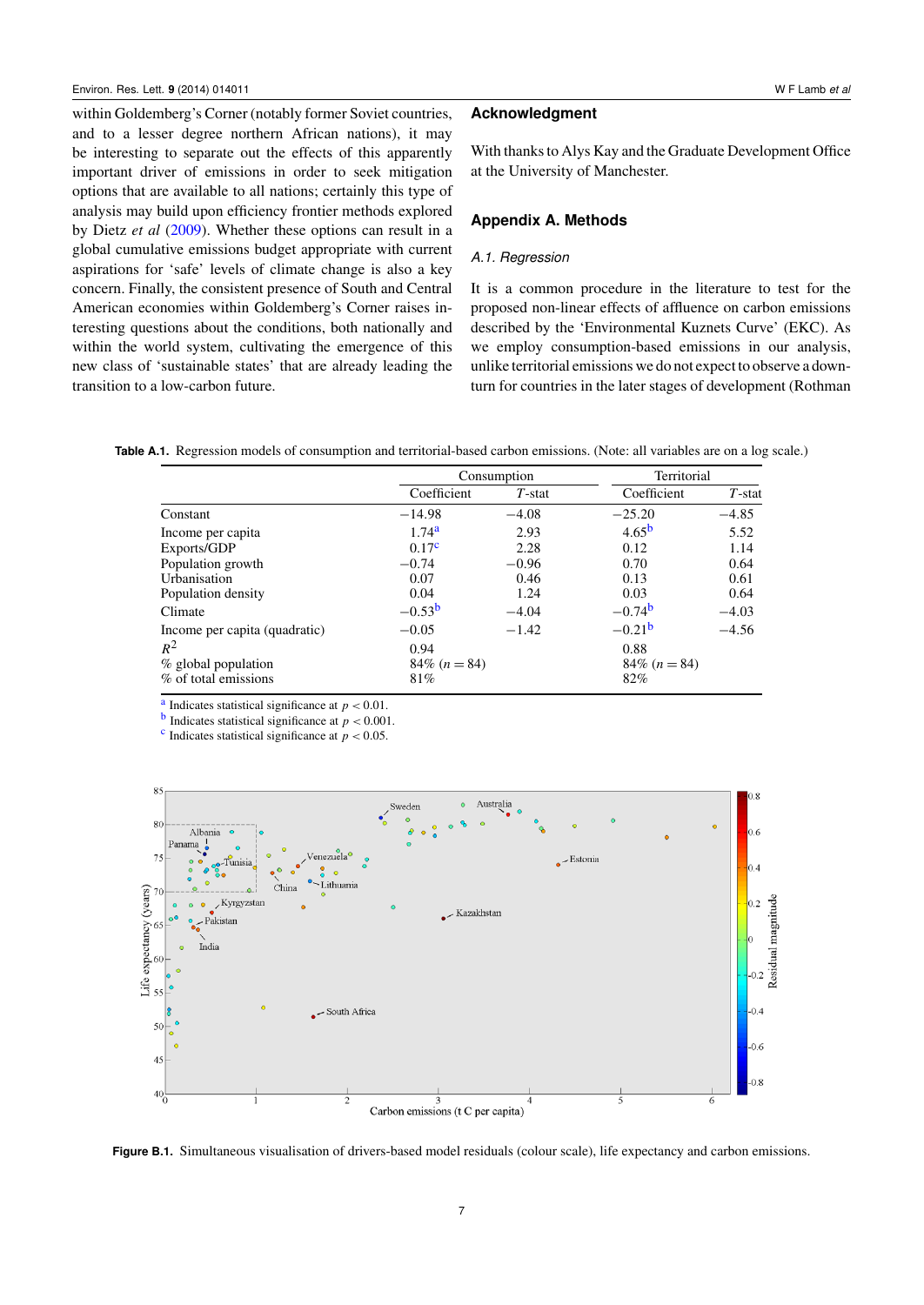[1998\)](#page-10-21). This assumption is born out where a quadratic term for income is included in the regression model (table [A.1\)](#page-7-5).

#### *A.2. Cluster analysis*

The clusters were generated using a *k*-means algorithm, in the following process: (1) Random starting positions in the dataset ('means') are generated for a predefined number of clusters (2). Observations are associated with their closest mean (3). The geometric centre of each cluster forms a new mean (4). Steps (2) and (3) are repeated until sum of squares within each cluster is minimized. We tested both *k*means and hierarchical clustering using average, single, ward

and weighted aggregation methods. *K*-means was found to demonstrate consistent results with clusters of appropriate size. All variables were transformed to Euclidean distances (given a mean of zero and standard deviation one) to standardise their different units. An important step in cluster analysis is choosing the appropriate number of clusters. Our procedure was to observe the centroid positions for each new cluster, and determine the dimensions of new variance explained by additional cluster. We rejected a sixth cluster, which generated a new group from a marginal difference in one variable.

## <span id="page-8-0"></span>**Appendix B. Additional tables and figures**



**Figure B.2.** QQ plot of independent variables, indicating the normal distribution of regression residuals.

|                                  | <b>Table B.1.</b> List of countries in each cluster.        |  |  |  |  |
|----------------------------------|-------------------------------------------------------------|--|--|--|--|
| Cluster                          | Countries                                                   |  |  |  |  |
| Core: wealthy consumers          | Austria, Belgium, Canada, Cyprus, Czech Republic, Denmark,  |  |  |  |  |
|                                  | Finland, Germany, Greece, Ireland, Japan, Norway, Portugal, |  |  |  |  |
|                                  | Republic Of Korea, Slovenia, Spain, Sweden, Switzerland,    |  |  |  |  |
|                                  | United Kingdom, United States Of America                    |  |  |  |  |
| Semi-periphery: transitioning    | Albania, Armenia, Belarus, Bulgaria, China (Mainland),      |  |  |  |  |
| producers                        | Croatia, Estonia, Georgia, Hungary, Kazakhstan, Kyrgyzstan, |  |  |  |  |
|                                  | Latvia, Lithuania, Poland, Romania, Russian Federation,     |  |  |  |  |
|                                  | Slovakia, Ukraine                                           |  |  |  |  |
| Periphery 1: moderate income and | Argentina, Australia, Bangladesh, Botswana, Brazil, Chile,  |  |  |  |  |
| closed                           | Colombia, Costa Rica, Ecuador, Egypt, India, Indonesia,     |  |  |  |  |
|                                  | Lao People's Democratic Republic, Mexico, Morocco, New      |  |  |  |  |
|                                  | Zealand, Nicaragua, Pakistan, Paraguay, Peru, Philippines,  |  |  |  |  |
|                                  | Plurinational State Of Bolivia, South Africa, Sri Lanka,    |  |  |  |  |
|                                  | Turkey, Uruguay, Venezuela                                  |  |  |  |  |
| Periphery 2: moderate income and | Azerbaijan, Cambodia, Malaysia, Malta, Mauritius, Panama,   |  |  |  |  |
| open                             | Thailand, Tunisia, Viet Nam                                 |  |  |  |  |
| Periphery 3: least developed     | Ethiopia, Guatemala, Madagascar, Malawi, Mozambique,        |  |  |  |  |
|                                  | Nigeria, Senegal, Uganda, United Republic Of Tanzania,      |  |  |  |  |
|                                  | Zambia                                                      |  |  |  |  |

**Table B.1.** List of countries in each cluster.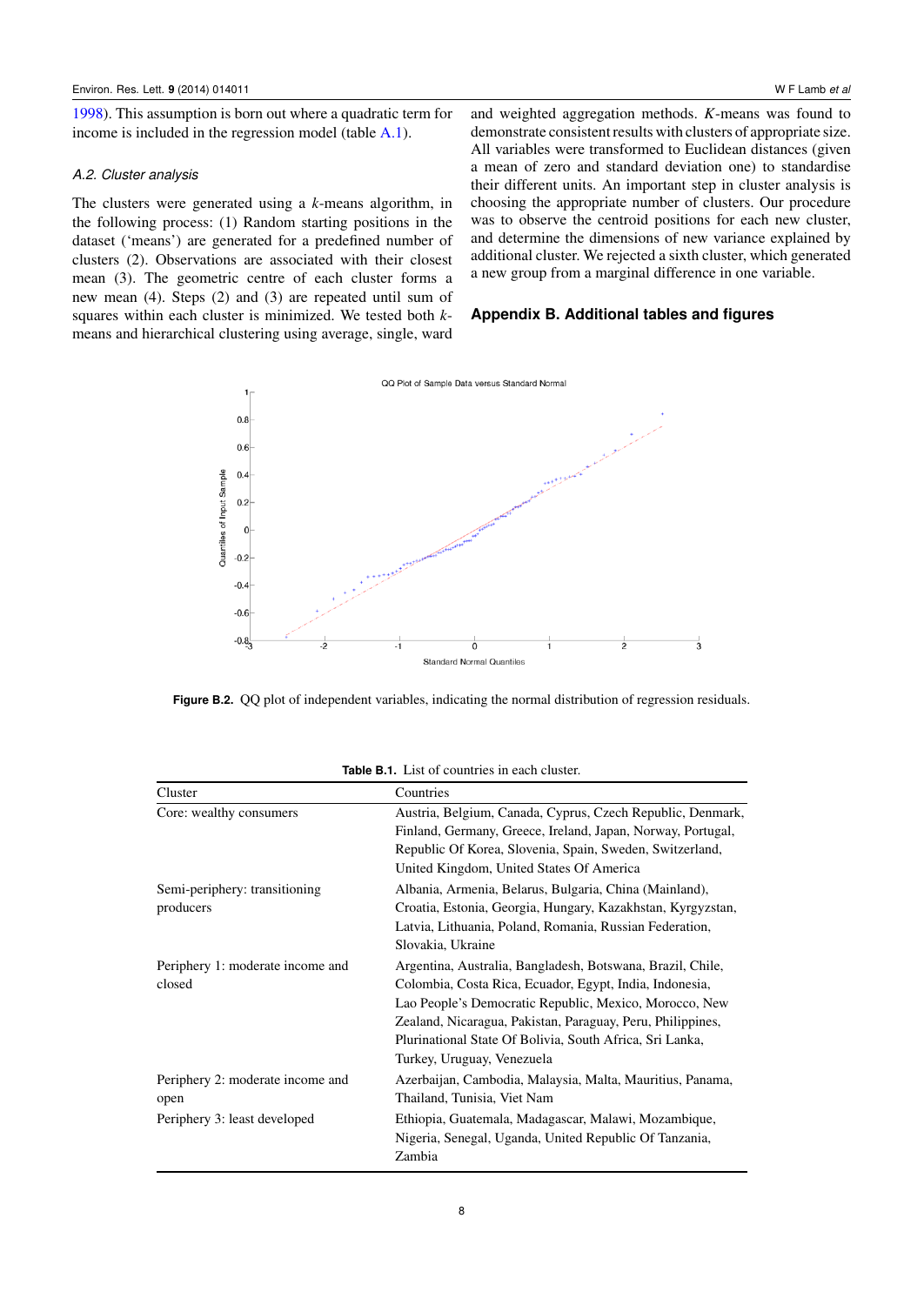| <b>Table B.2.</b> Coefficients of correlation.               |                                      |                                      |                            |                            |                               |                    |                       |         |
|--------------------------------------------------------------|--------------------------------------|--------------------------------------|----------------------------|----------------------------|-------------------------------|--------------------|-----------------------|---------|
|                                                              | Carbon<br>emissions<br>(consumption) | Carbon<br>emissions<br>(territorial) | GDP per<br>capita          | Exports/<br><b>GDP</b>     | Population<br>growth          | Urbanisation       | Population<br>density | Climate |
| Carbon<br>emissions<br>(consumption)<br>Carbon<br>emissions  | 0.885                                |                                      |                            |                            |                               |                    |                       |         |
| (territorial)<br>GDP per capita<br>Exports/GDP<br>Population | 0.911<br>0.328<br>$-0.447$           | 0.78<br>0.221<br>$-0.41$             | 0.235<br>$-0.386$          | $-0.273$                   |                               |                    |                       |         |
| growth<br>Urbanisation<br>Population<br>density<br>Climate   | 0.627<br>0.119<br>$-0.561$           | 0.59<br>$-0.059$<br>$-0.558$         | 0.654<br>0.017<br>$-0.482$ | 0.158<br>0.153<br>$-0.155$ | $-0.463$<br>$-0.099$<br>0.633 | $-0.05$<br>$-0.31$ | 0.09                  |         |

#### **References**

- <span id="page-9-23"></span>Acemoglu D, Johnson S and Robinson J A 2002 Reversal of fortune: geography and institutions in the making of the modern world income distribution *Q. J. Econ.* [117](http://dx.doi.org/10.1162/003355302320935025) [1231–94](http://dx.doi.org/10.1162/003355302320935025)
- <span id="page-9-0"></span>Anderson K and Bows A 2008 Reframing the climate change challenge in light of post-2000 emission trends *Phil. Trans.* A [366](http://dx.doi.org/10.1098/rsta.2008.0138) [3863–82](http://dx.doi.org/10.1098/rsta.2008.0138)
- Anderson K and Bows A 2011 Beyond 'dangerous' climate change: emission scenarios for a new world *Phil. Trans.* A [369](http://dx.doi.org/10.1098/rsta.2010.0290) [20–44](http://dx.doi.org/10.1098/rsta.2010.0290)
- <span id="page-9-16"></span>Boden T A, Marland G and Andres R J 2013 *Global, Regional, and National Fossil-Fuel CO*2 *Emissions* (Oak Ridge National Laboratory: Carbon Dioxide Information Analysis Center)
- <span id="page-9-15"></span>Borucke M, Moore D, Cranston G, Gracey K, Iha K, Larson J, Lazarus E, Morales J C, Wackernagel M and Galli A 2013 Accounting for demand and supply of the biosphere's regenerative capacity: The National Footprint Accounts' underlying methodology and framework *Ecol. Indic.* [24](http://dx.doi.org/10.1016/j.ecolind.2012.08.005) [518–33](http://dx.doi.org/10.1016/j.ecolind.2012.08.005)
- <span id="page-9-24"></span>Burke P J 2010 Income, resources, and electricity mix *Energy Econ.* [32](http://dx.doi.org/10.1016/j.eneco.2010.01.012) [616–26](http://dx.doi.org/10.1016/j.eneco.2010.01.012)
- <span id="page-9-25"></span>Burke P J 2012 Climbing the electricity ladder generates carbon Kuznets curve downturns<sup>∗</sup> *Aust. J. Agric. Resource Econ.* [56](http://dx.doi.org/10.1111/j.1467-8489.2011.00572.x) [260–79](http://dx.doi.org/10.1111/j.1467-8489.2011.00572.x)
- <span id="page-9-27"></span>Costa L, Rybski D and Kropp J 2011 A human development framework for CO2 reductions *PloS One* [6](http://dx.doi.org/10.1371/journal.pone.0029262) [e29262](http://dx.doi.org/10.1371/journal.pone.0029262)

<span id="page-9-22"></span>Diamond J 1997 *Guns, Germs and Steel: The Fate of Human Societies* (New York: Norton)

- <span id="page-9-19"></span>Dietz T and Rosa E A 1994 Rethinking the environmental impacts of population, affluence and technology *Human Ecol. Rev.* 1 277–300
- <span id="page-9-17"></span>Dietz T and Rosa E A 1997 Effects of population and affluence on CO2 emissions *Proc. Natl Acad. Sci. USA* [94](http://dx.doi.org/10.1073/pnas.94.1.175) [175–9](http://dx.doi.org/10.1073/pnas.94.1.175)

<span id="page-9-3"></span>Dietz T, Rosa E A and York R 2007 Driving the human ecological footprint *Front. Ecol. Environ.* [5](http://dx.doi.org/10.1890/1540-9295(2007)5[13:DTHEF]2.0.CO;2) [13–8](http://dx.doi.org/10.1890/1540-9295(2007)5[13:DTHEF]2.0.CO;2)

- <span id="page-9-4"></span>Dietz T, Rosa E A and York R 2009 Environmentally efficient well-being: rethinking sustainability as the relationship between human well-being and environmental impacts *Hum. Ecol. Rev.* 16 114–23
- <span id="page-9-5"></span>Dietz T, Rosa E A and York R 2012 Environmentally efficient well-being: is there a Kuznets curve? *Appl. Geogr.* [32](http://dx.doi.org/10.1016/j.apgeog.2010.10.011) [21–8](http://dx.doi.org/10.1016/j.apgeog.2010.10.011)
- <span id="page-9-9"></span>Ehrlich P R and Holdren J 1972 A bulletin dialogue on the Closing Circle. Critique: one-dimensional ecology *Sci. Public Aff.-Bull. At. Sci.* 28 16–27

<span id="page-9-18"></span>Galeotti M, Manera M and Lanza A 2009 On the robustness of robustness checks of the environmental Kuznets curve hypothesis *Environ. Resour. Econ.* [42](http://dx.doi.org/10.1007/s10640-008-9224-x) [551–74](http://dx.doi.org/10.1007/s10640-008-9224-x)

<span id="page-9-21"></span>Gwynne R N and Kay C 2000 Views from the periphery: futures of neoliberalism in Latin America *Third World Q.* [21](http://dx.doi.org/10.1080/01436590013279) [141–56](http://dx.doi.org/10.1080/01436590013279)

- <span id="page-9-1"></span>Halsnæs K *et al* 2007 Framing issues *Climate Change 2007: Mitigation. Contribution of Working Group III to the Fourth Assessment Report of the Intergovernmental Panel on Climate Change* ed B Metz, O R Davidson, P R Bosch, L R Dave and A Meyer (Cambridge: Cambridge University Press)
- <span id="page-9-26"></span>Hornborg A 2009 Zero-sum world: challenges in conceptualizing environmental load displacement and ecologically unequal exchange in the world-system *Int. J. Comp. Sociol.* [50](http://dx.doi.org/10.1177/0020715209105141) [237–62](http://dx.doi.org/10.1177/0020715209105141)
- <span id="page-9-2"></span>Jackson T 2009 *Prosperity Without Growth: Economics for A Finite Planet* (London: Earthscan)
- <span id="page-9-11"></span>Jorgenson A K and Clark B 2011 Societies consuming nature: a panel study of the ecological footprints of nations, 1960–2003 *Soc. Sci. Res.* [40](http://dx.doi.org/10.1016/j.ssresearch.2010.09.004) [226–44](http://dx.doi.org/10.1016/j.ssresearch.2010.09.004)
- <span id="page-9-12"></span>Jorgenson A K and Clark B 2012 Are the economy and the environment decoupling? A comparative international study, 1960–2005 *Am. J. Sociol.* [118](http://dx.doi.org/10.1086/665990) [1–44](http://dx.doi.org/10.1086/665990)
- <span id="page-9-14"></span>Jorgenson A K and Clark B 2013 The relationship between national-level carbon dioxide emissions and population size: an assessment of regional and temporal variation, 1960–2005 *PloS One* [8](http://dx.doi.org/10.1371/journal.pone.0057107) [e57107](http://dx.doi.org/10.1371/journal.pone.0057107)
- <span id="page-9-10"></span>Jorgenson A K, Clark B and Carolina N 2009 The economy, military, and ecologically unequal exchange relationships in comparative perspective: a panel study of the ecological footprints of nations, 1975–2000 *Soc. Probl.* [56](http://dx.doi.org/10.1525/sp.2009.56.4.621) [621–46](http://dx.doi.org/10.1525/sp.2009.56.4.621)
- <span id="page-9-13"></span>Jorgenson A K, Clark B and Giedraitis V R 2012 The temporal (In)stability of the carbon dioxide emissions/economic development relationship in central and eastern European nations *Soc. Nat. Resour.* [25](http://dx.doi.org/10.1080/08941920.2012.656186) [1182–92](http://dx.doi.org/10.1080/08941920.2012.656186)
- <span id="page-9-8"></span>Kaya Y 1990 *Impact of Carbon Dioxide Emission Control on GNP Growth: Interpretation of Proposed Scenarios* (Paris: IPCC Energy and Industry Subgroup, Response Strategies Working Group)
- <span id="page-9-20"></span>Kirk D 1996 Demographic transition theory *Popul. Stud.* [50](http://dx.doi.org/10.1080/0032472031000149536) [361–87](http://dx.doi.org/10.1080/0032472031000149536)

<span id="page-9-6"></span>Knight K W and Rosa E A 2011 The environmental efficiency of well-being: a cross-national analysis *Soc. Sci. Res.* [40](http://dx.doi.org/10.1016/j.ssresearch.2010.11.002) [931–49](http://dx.doi.org/10.1016/j.ssresearch.2010.11.002)

<span id="page-9-7"></span>Knight K W, Rosa E A and Schor J B 2013 Could working less reduce pressures on the environment? A cross-national panel